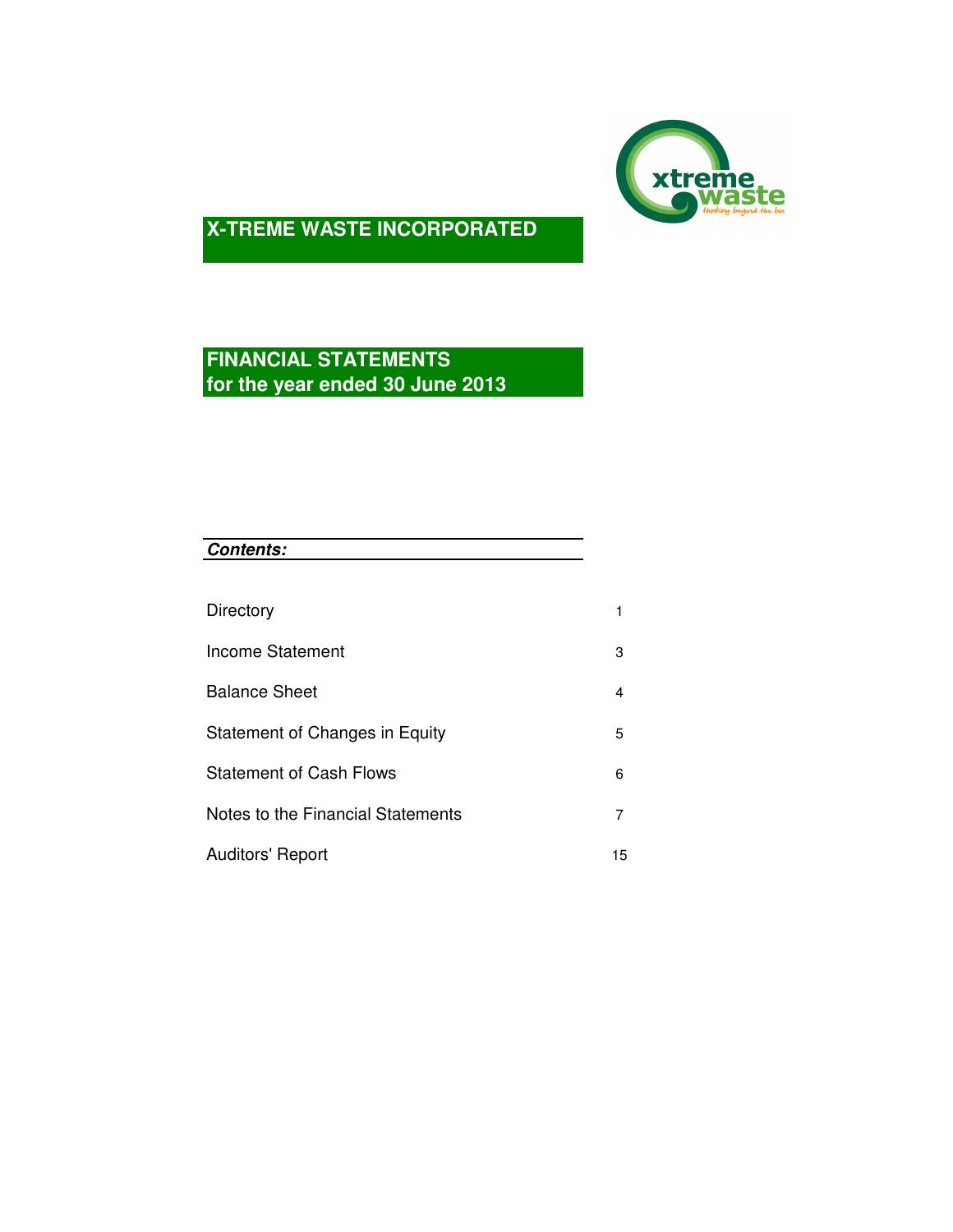**Directory for the year ended 30 June 2013** 



**Entity: Incorporated Society holding Charitable** Status as approved by the Charities **Commission** 

**Incorporated:** 31 May 2000

**Registered:** 30 June 2008

**Registration Numbers:** CC34145 (Charities Commission) 1040359 (Incorporated Societies)

**Tax Status:** Charitable Status

**Nature of Business: Nature of Business: Zero Waste - Community-based** education and management of recyclable resources to minimise waste to landfill

**Address:** P.O. Box 153 Whaingaroa Raglan

**Accountant: Bizworx Consultancy Limited** Chartered Accountants Raglan

**Auditor:** John Mills Hamilton

**Bank:** ASB Bank Anglesea Clinic Branch

> **Westpac** Raglan Branch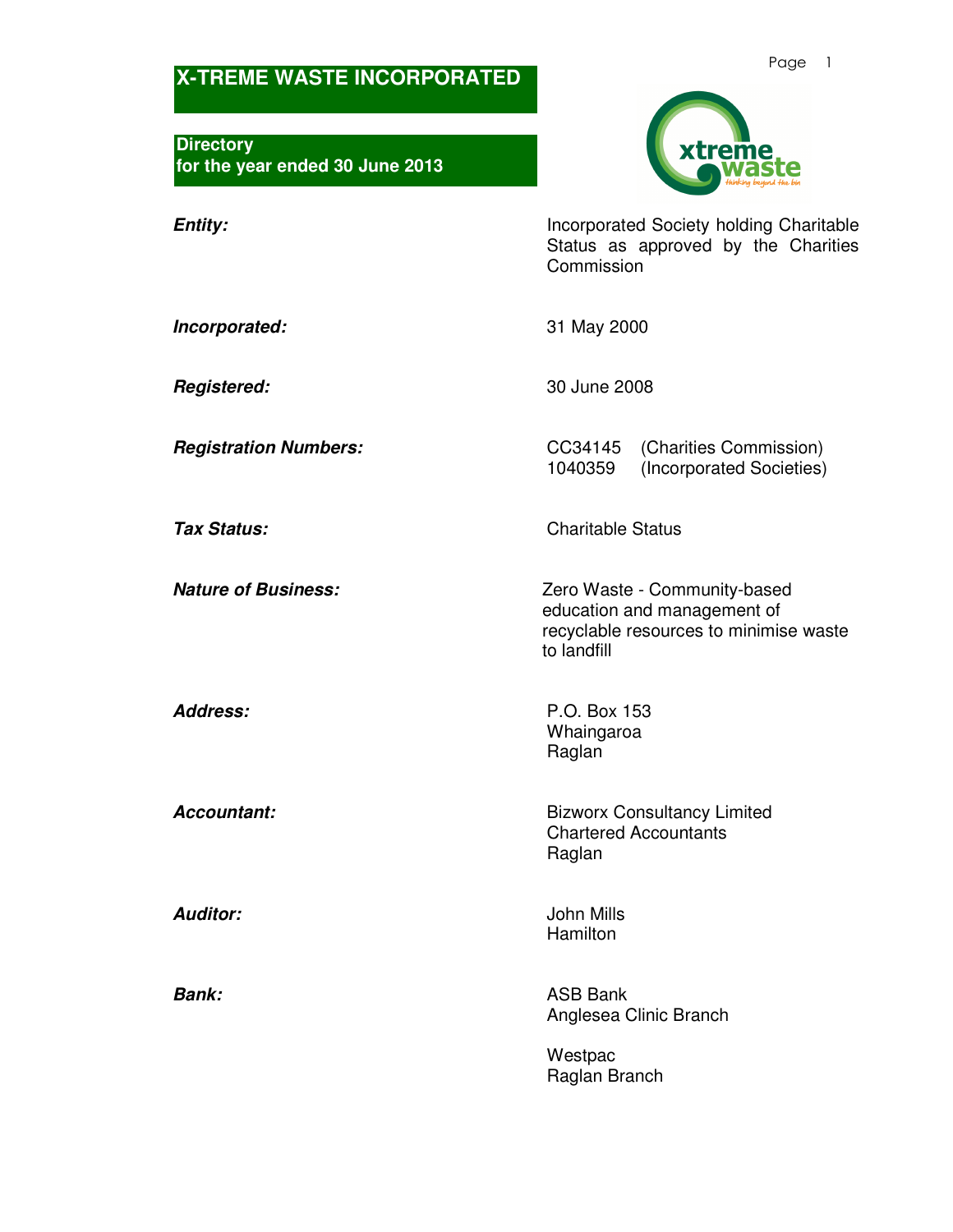## **Directory for the year ended 30 June 2013**



**Name** Position **Position** Position **Position Position Position Position** 

## **Elected office holders:**

| lan Mayes          | Chairperson                  | Elected - Full year   |
|--------------------|------------------------------|-----------------------|
| Simon Thomson      | <b>Assistant Chairperson</b> | Elected - Full year   |
| Jo McKay           | Secretary                    | Elected - Full year   |
| Lynne Wilkins      | Treasurer                    | Elected - Full year   |
| Gary Kelk          | <b>Assistant Treasurer</b>   | Elected - Full year   |
| <b>Rick Thorpe</b> | Management Rep               | Elected – Full year   |
| Liz Stanway        | <b>Minute Secretary</b>      | Appointed - Full year |

## **Management Team as at 30 June 2013:**

Rick Thorpe<br>
Gavin Melgren<br>
Co-manager<br>
Contains Monday Operations Manager<br>Co-manager Jacqui Forbes Jo Gibbs Finance Manager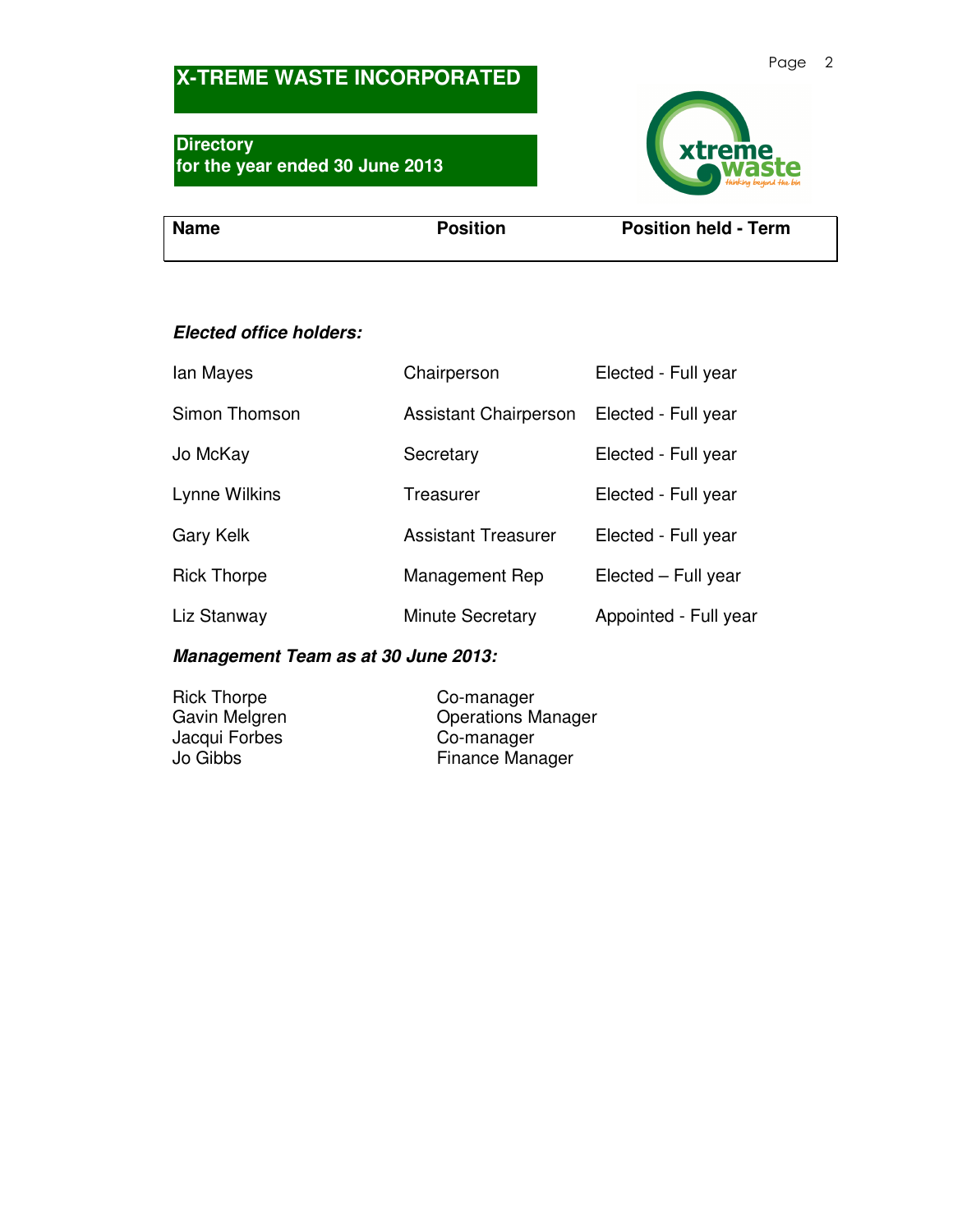### **Income Statement for the year ended 30 June 2013**

|                                          | <b>Notes</b> | 2013<br><b>Actual</b><br>\$ | 2013<br><b>Budget</b><br>$\boldsymbol{\mathcal{S}}$ | 2012<br><b>Actual</b><br>\$ |
|------------------------------------------|--------------|-----------------------------|-----------------------------------------------------|-----------------------------|
| <b>Income</b>                            |              |                             |                                                     |                             |
| Sales of Products & Services             | 2            | 562,940                     | 555,397                                             | 545,143                     |
| Contract Income Waikato District Council | 3            | 472,997                     | 467,600                                             | 462,790                     |
| <b>Operating Grants</b>                  | 4            | 83,345                      | 80,000                                              | 27,833                      |
| <b>Capital Grants</b>                    | 5            | 1.500                       | 5,000                                               | 7,000                       |
| Other Income                             |              | 19,722                      | 9,400                                               | 6,995                       |
| <b>Total Income</b>                      |              | 1,140,504                   | 1,117,397                                           | 1,049,761                   |

### **Expenditure**

| Administration                 | 6  | 164,495 | 171,476                  | 173,074 |
|--------------------------------|----|---------|--------------------------|---------|
| <b>Business Collections</b>    | 15 | 27,561  | 37,918                   | 43,128  |
| Depreciation                   | 16 | 27,856  | 26,135                   | 69,228  |
| Education                      | 7  | 62,271  | 74,736                   | 95,072  |
| <b>Interest Paid</b>           |    | 1,938   | 5,000                    | 7,079   |
| Ewaste                         |    | 31,204  | 90,771                   | 44,427  |
| <b>Kerbside Collections</b>    | 12 | 76,345  | 68,616                   | 76,969  |
| <b>Miniskips</b>               | 11 | 10,620  | 11,067                   | 15,460  |
| Para Kore                      | 8  |         | $\overline{\phantom{a}}$ | 278     |
| <b>Prepaid Bags</b>            | 9  | 46,102  | 35,555                   | 50,260  |
| <b>Public Bins</b>             | 13 | 38,880  | 32,498                   | 36,527  |
| <b>Refuse Transfer Station</b> | 10 | 455,397 | 460,244                  | 411,000 |
| Research & Development         |    | 34,166  | 36,863                   | 12,862  |
| <b>Rural Recycling</b>         | 14 | 14,184  | 12,852                   | 12,491  |
| <b>Vehicle Running Costs</b>   |    | 65,554  | 73,500                   | 52,874  |

**Total Expenditure 1,137,231 1,056,573 1,100,729** 

**Net Operating Surplus (Deficit) 83,931 ( 19,834 ) ( 50,968 )**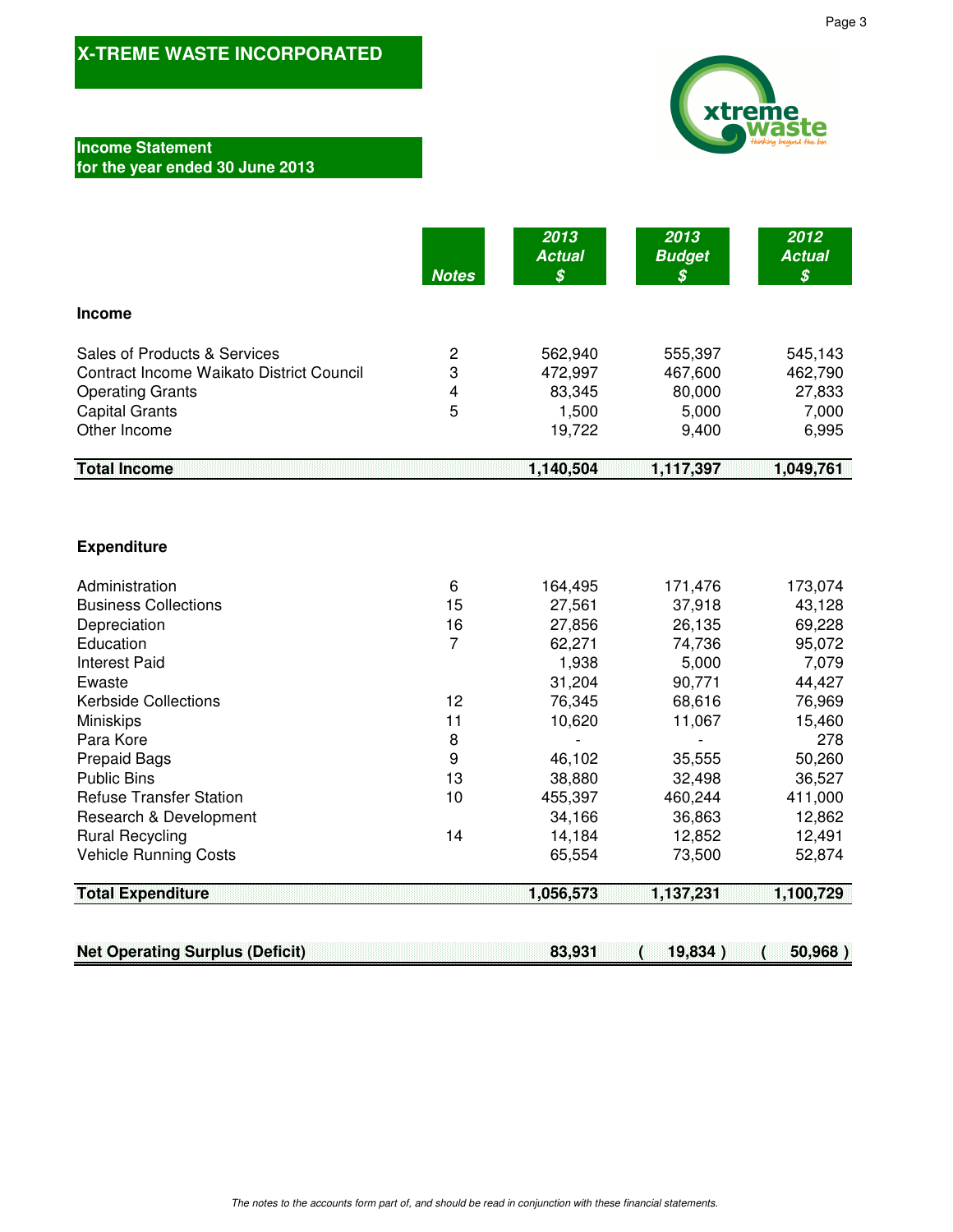| <b>Balance Sheet</b><br>as at 30 June 2013                                                                                                                              |                      |                                      |                                      |                                      |
|-------------------------------------------------------------------------------------------------------------------------------------------------------------------------|----------------------|--------------------------------------|--------------------------------------|--------------------------------------|
|                                                                                                                                                                         | <b>Notes</b>         | 2013<br><b>Actual</b><br>\$          | 2013<br><b>Budget</b><br>\$          | 2012<br><b>Actual</b><br>\$          |
| <b>Current Assets</b>                                                                                                                                                   |                      |                                      |                                      |                                      |
| Cash & Bank<br>Inventory<br><b>Accounts Receivable</b><br>Prepayments                                                                                                   | 17<br>18<br>19<br>20 | 60,426<br>19,929<br>110,215<br>9,611 | 29,429<br>17,200<br>115,000<br>9,000 | 43,900<br>16,869<br>129,605<br>9,085 |
| <b>Total Current Assets</b>                                                                                                                                             |                      | 200,181                              | 170,629                              | 199,459                              |
|                                                                                                                                                                         |                      |                                      |                                      |                                      |
| <b>Current Liabilities</b>                                                                                                                                              |                      |                                      |                                      |                                      |
| <b>Accounts Payable</b><br><b>Grants Received in Advance</b><br><b>GST Accrued</b><br>Prometheus Loans Current portion                                                  | 21<br>22             | 66,857<br>12,500<br>15,080           | 140,000<br>10,000<br>15,000          | 134,995<br>7,000<br>14,850<br>37,004 |
| <b>Total Current Liabilities</b>                                                                                                                                        |                      | 94,437                               | 165,000                              | 193,849                              |
|                                                                                                                                                                         |                      |                                      |                                      |                                      |
| <b>Working Capital</b>                                                                                                                                                  |                      | 105,744                              | 5,629                                | 5,610                                |
| <b>Non-Current Assets</b>                                                                                                                                               |                      |                                      |                                      |                                      |
| Property, Plant & Equipment                                                                                                                                             | 16                   | 77,355                               | 73,705                               | 99,840                               |
| <b>Total Non-Current Assets</b>                                                                                                                                         |                      | 77,355                               | 73,705                               | 99,840                               |
| <b>Non-Current Liabilities</b>                                                                                                                                          |                      |                                      |                                      |                                      |
| Prometheus Loans Term portion                                                                                                                                           | 22                   |                                      |                                      | 6,282                                |
| <b>Total Non-Current Liabilities</b>                                                                                                                                    |                      | W                                    |                                      | 6,282                                |
|                                                                                                                                                                         |                      |                                      |                                      |                                      |
| <b>Net Assets &amp; Liabilities</b>                                                                                                                                     |                      | 183,099                              | 79,334                               | 99,168                               |
| For and on behalf of the Executive Members of X-treme Waste Incorporated who approved and authorised<br>the issue of these financial statements on the date show below: |                      |                                      |                                      |                                      |
|                                                                                                                                                                         |                      |                                      |                                      |                                      |
|                                                                                                                                                                         |                      |                                      |                                      |                                      |

The notes to the accounts form part of, and should be read in conjunction with these financial statements.

**……………………………….…………………………………….…Date**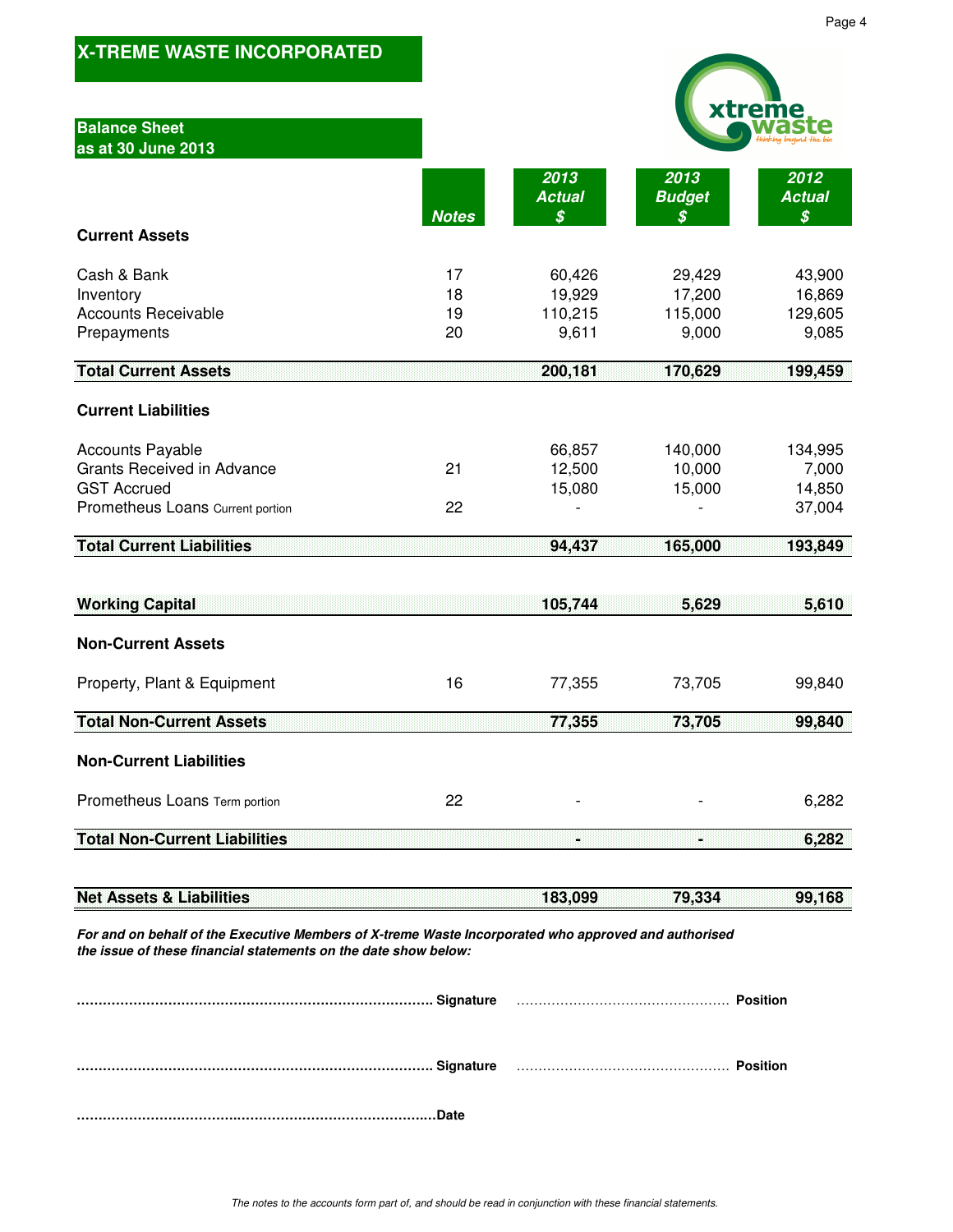

| <b>Closing Balance</b> |  |  |  |  |  |  |  |  |  |  |  |  |  |  |  |  |  |  |  |  |  |  |  |  |  |  |  | 183,099 |  |  |  |  |  | 79,334 |  |  |  |  |  |  | 99,168 |  |
|------------------------|--|--|--|--|--|--|--|--|--|--|--|--|--|--|--|--|--|--|--|--|--|--|--|--|--|--|--|---------|--|--|--|--|--|--------|--|--|--|--|--|--|--------|--|
|                        |  |  |  |  |  |  |  |  |  |  |  |  |  |  |  |  |  |  |  |  |  |  |  |  |  |  |  |         |  |  |  |  |  |        |  |  |  |  |  |  |        |  |
|                        |  |  |  |  |  |  |  |  |  |  |  |  |  |  |  |  |  |  |  |  |  |  |  |  |  |  |  |         |  |  |  |  |  |        |  |  |  |  |  |  |        |  |
|                        |  |  |  |  |  |  |  |  |  |  |  |  |  |  |  |  |  |  |  |  |  |  |  |  |  |  |  |         |  |  |  |  |  |        |  |  |  |  |  |  |        |  |
|                        |  |  |  |  |  |  |  |  |  |  |  |  |  |  |  |  |  |  |  |  |  |  |  |  |  |  |  |         |  |  |  |  |  |        |  |  |  |  |  |  |        |  |
|                        |  |  |  |  |  |  |  |  |  |  |  |  |  |  |  |  |  |  |  |  |  |  |  |  |  |  |  |         |  |  |  |  |  |        |  |  |  |  |  |  |        |  |
|                        |  |  |  |  |  |  |  |  |  |  |  |  |  |  |  |  |  |  |  |  |  |  |  |  |  |  |  |         |  |  |  |  |  |        |  |  |  |  |  |  |        |  |
|                        |  |  |  |  |  |  |  |  |  |  |  |  |  |  |  |  |  |  |  |  |  |  |  |  |  |  |  |         |  |  |  |  |  |        |  |  |  |  |  |  |        |  |
|                        |  |  |  |  |  |  |  |  |  |  |  |  |  |  |  |  |  |  |  |  |  |  |  |  |  |  |  |         |  |  |  |  |  |        |  |  |  |  |  |  |        |  |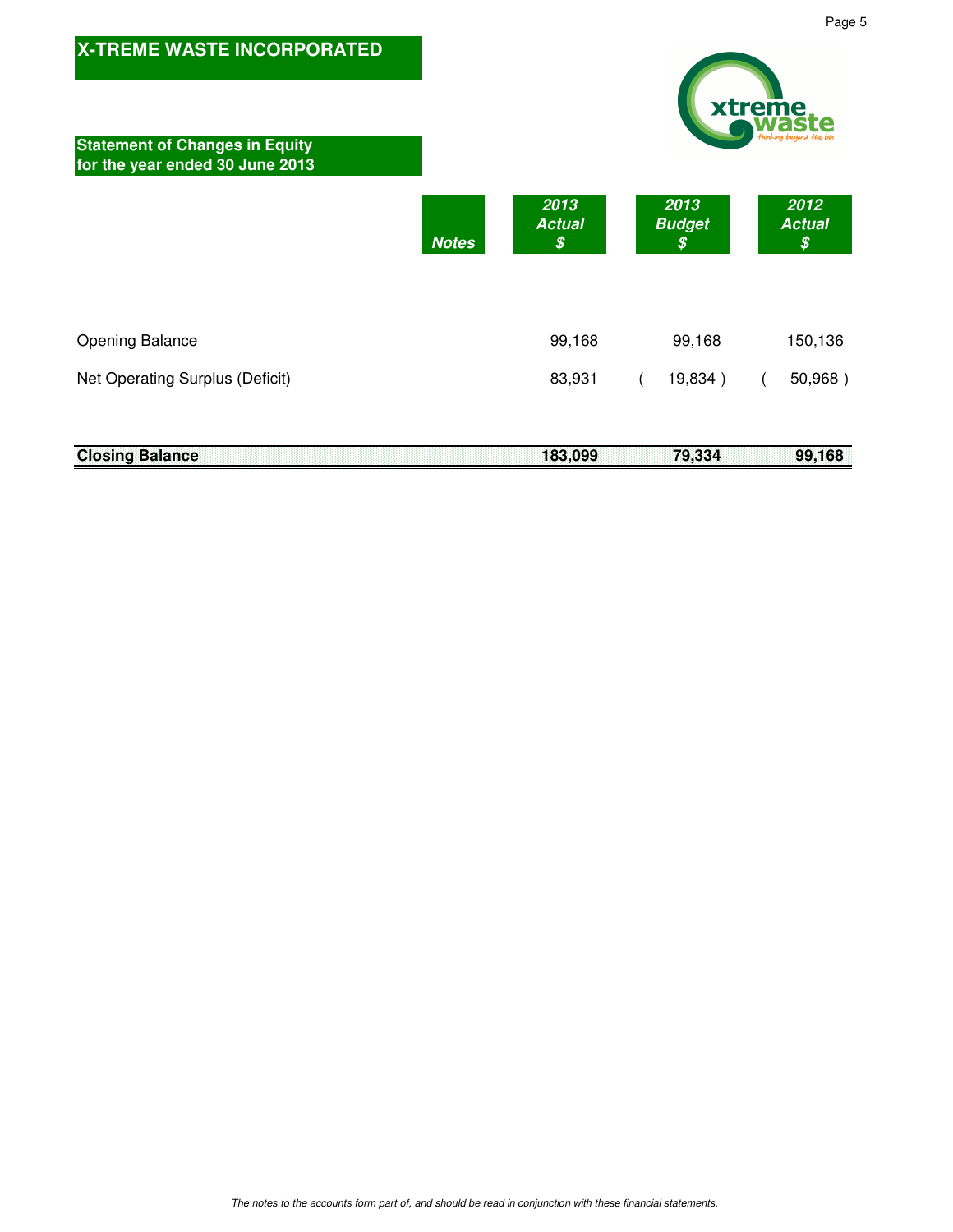| <b>X-TREME WASTE INCORPORATED</b>                                                               |                               | Page 6                         |
|-------------------------------------------------------------------------------------------------|-------------------------------|--------------------------------|
| <b>Statement of Cash Flows</b><br>for the year ended 30 June 2013                               |                               |                                |
| <b>Notes</b>                                                                                    | 2013<br><b>Actual</b><br>\$   | 2012<br><b>Actual</b><br>\$    |
| <b>Cash Flow from Operating Activities</b><br>Cash was provided from:                           |                               |                                |
| Sales of Products & Services<br><b>Operating Grants &amp; Subsidies</b><br><b>Other Sources</b> | 1,047,805<br>90,867<br>19,722 | 998,192<br>44,116<br>6,995     |
|                                                                                                 | 1,158,394                     | 1,049,303                      |
| Cash was applied to:                                                                            |                               |                                |
| Suppliers<br><b>Employees &amp; Contractors</b><br><b>GST</b>                                   | 484,824<br>615,617<br>(230)   | 440,961<br>595,491<br>(1, 172) |
|                                                                                                 | 1,100,211                     | 1,035,280                      |
| Net cash inflow (outflow) from operating activities<br>27                                       | 58,183                        | 14,023                         |
| Cash flow from investing activities                                                             |                               |                                |
| Cash was provided from:                                                                         |                               |                                |
| Capital grants received (applied)                                                               | 7,000                         | 2,500                          |
|                                                                                                 | 7,000                         | 2,500                          |
| Cash was applied to:                                                                            |                               |                                |
| Property, Plant & Equipment Acquisitions<br>Reducing loans                                      | 5,371<br>43,286               | 8,581<br>49,952                |
|                                                                                                 | 48,657                        | 58,533                         |
| Net cash inflow (outflow) from investing activities                                             | 41,657)                       | 56,033)                        |
| Net increase (decrease) in cash held<br><b>Plus Opening Balance</b>                             | 16,526<br>43,900              | (42,010)<br>85,910             |
| Cash at 30 June                                                                                 | 60,426                        | 43,900                         |
| Reconciliation of closing cash to Statement of Financial Position                               |                               |                                |
| <b>WestpacTrust Cheque Account</b>                                                              | 18,063                        | 16,292                         |
| <b>ASB Investment Account</b><br>Cash on Hand                                                   | 40,306<br>2,057               | 26,187<br>1,421                |
| 57<br>Cash at 30 June                                                                           | 60,426                        | 43,900                         |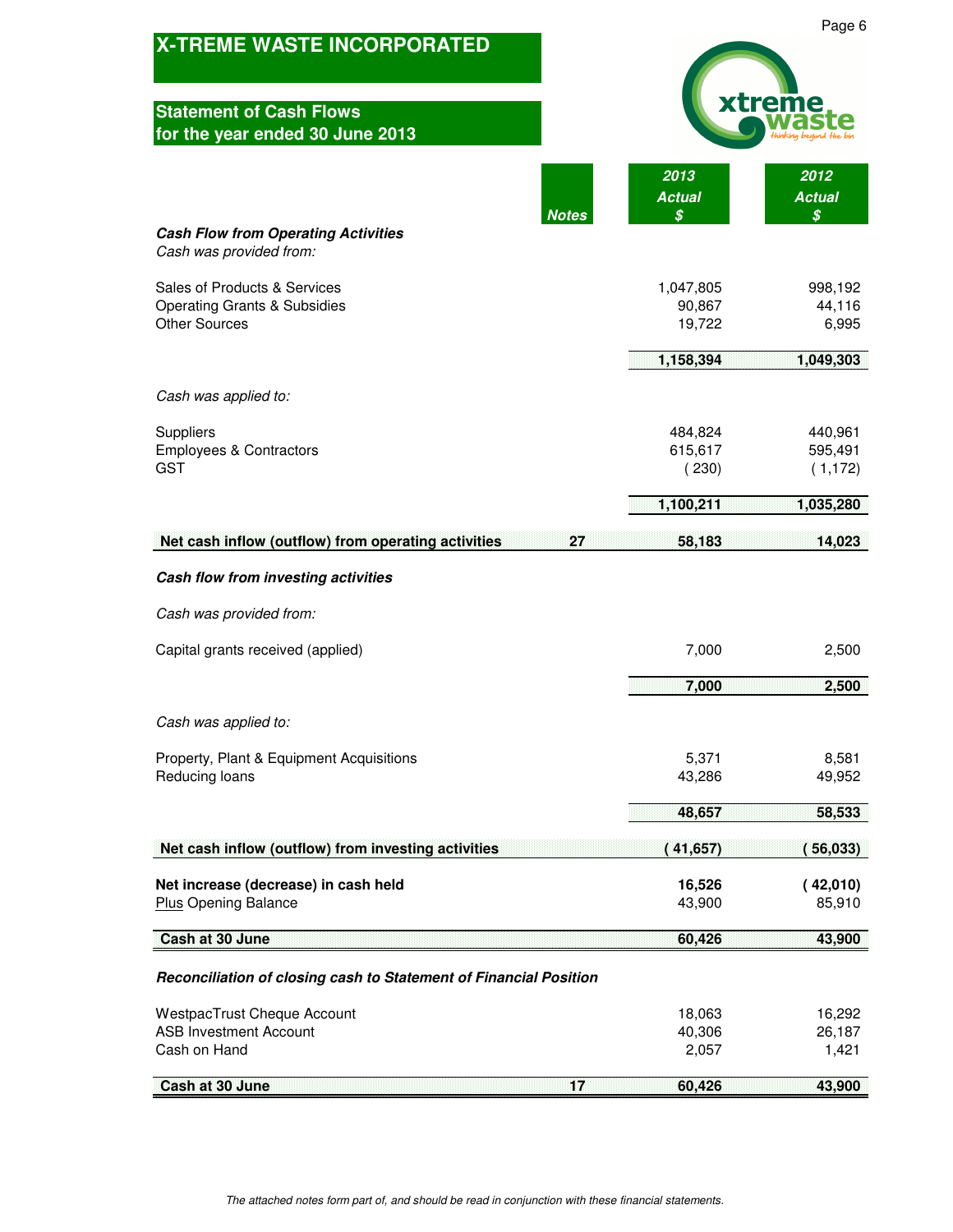**Notes to the Accounts for the year ended 30 June 2013** 



### **1. STATEMENT OF ACCOUNTING POLICIES**

#### **Entity Reporting**

These financial statements are for X-treme Waste Incorporated.

X-treme Waste Inc is registered under the Incorporated Societies Act 1908.

#### **Purpose of Entity**

The purpose of X-treme Waste Incorporated is:

- To contract to the Waikato District Council (WDC) for the management of the current Raglan Transfer Station (RTS)
- To develop recycling facilities at the RTS
- To contract to WDC for the kerbside pickup collection of all waste
- To initiate a kerbside recyclable collection for the Raglan urban and rural communities
- To establish and service recycling drop-off points
- To develop and implement a waste management education strategy for the Raglan Community
- To offer a service to cater for the waste management needs of our business community
- To generate long-term community employment initiatives through better utilisation of the community's waste stream
- To assist in the on-going development of zero-waste initiatives at local and national levels
- To assist people interested in learning from the Raglan model

#### **Differential Reporting**

The Incorporated Society qualifies for differential reporting as it is not publicly accountable, and is not large as defined in the Framework for Differential Reporting. X-treme Waste Incorporated has taken advantage of all available differential reporting exemptions, except those in respect of FRS-10 Statements of Cash Flows.

#### **Measurement Base**

The accounting principles recognised as appropriate for the measurement and reporting of financial performance and financial position on a historical cost basis are followed by X-treme Waste Inc.

These financial statements have been prepared in accordance with generally accepted accounting practice in New Zealand. For this purpose X-treme Waste Inc has designated itself as a public benefit entity.

The information is presented in New Zealand dollars.

#### **Specific Accounting Policies**

The following specific accounting policies that materially affect the measurement of financial performance and the financial position have been applied.

#### **(a) Revenue**

Income from the sale of products and services is recognised when it is received or falls due. Fund-raising and unconditional donations or koha are recognised when received. Grants received are recognised in operating revenue, unless specific conditions attach to a grant and repayment of the grant is required where these conditions are not met. In these cases, the grant is treated as a liability until the conditions are met.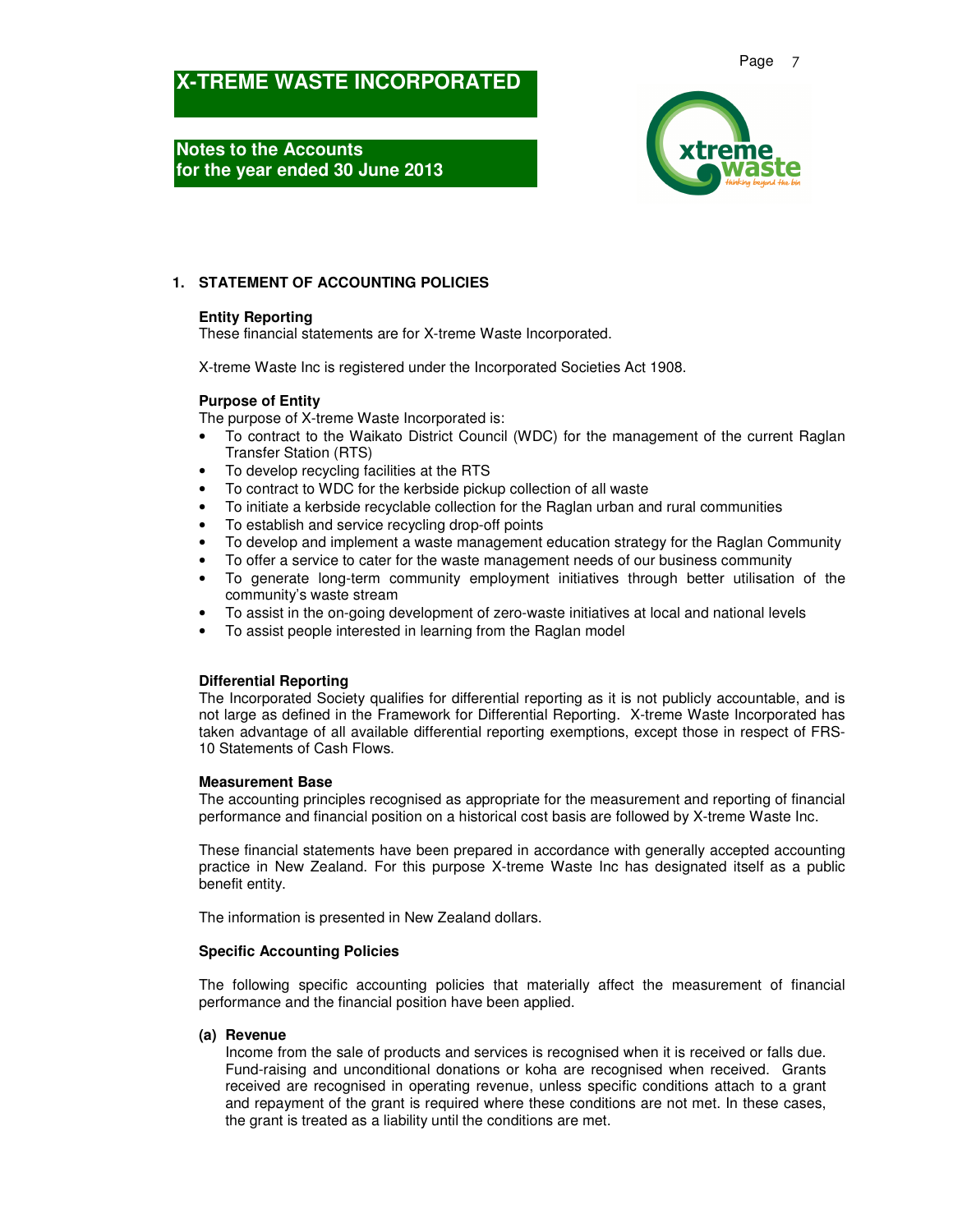### **Notes to the Accounts for the year ended 30 June 2013**



#### **(b) Accounts Receivable**

Accounts Receivable are stated at their anticipated realisable value.

#### **(c) Property, Plant & Equipment**

Property, plant and equipment are recorded at cost less accumulated depreciation.

#### **(d) Depreciation**

Depreciation has been calculated to allocate the cost or valuation of assets over their estimated useful lives, at the following rates:

| 33.3% SL                            |
|-------------------------------------|
| 12.5% SL, 20% SL, 22% SL & 33.3% SL |
| 12.5% & 20% SL                      |
| 4% SL & 12.5% SL                    |
| 20% SL                              |
|                                     |

#### **(e) Inventories**

Inventory of materials on hand has been carried out at the lower of cost or net realisable value. The following has been applied in these financial statements:

| Prepaid bag stocks for resale             | Cost                 |
|-------------------------------------------|----------------------|
| Mulch                                     | Net realisable value |
| Recyclables (plastic, wood, metal, paper, |                      |
| glass, ewaste and pre-loved items)        | Net realisable value |
| Recycle bins for resale                   | Cost                 |

Inventory of materials on hand that have no resale value but incur costs relating to storage, transport, and landfill charges, has not been accounted for in these financial statements, as collection of waste material with no resale value is regarded as a service.

#### **(f) Income Tax**

X-treme Waste Inc has charitable status, and is therefore not obliged to pay income tax on its current activities.

#### **(g) Goods and Services Tax (GST)**

The financial statements have been prepared on a GST exclusive basis. All items in the Statement of Financial Performance, together with Inventories and Fixed Assets, have been recorded exclusive of GST. Accounts Receivable and Accounts Payable are recorded in the Statement of Financial Position inclusive of GST. GST owing to or by the entity at balance date is recorded in the Statement of Financial Position, and has been determined on an accruals basis.

#### **(h) Financial Instruments**

Financial instruments in the statement of financial position include cash balances, receivables and payables.

#### **(i) Cash flows**

For the purpose of the statement of cash flows, cash includes cash on hand, deposits held at call with banks, and investments in money market instruments, net of bank overdrafts.

#### **(j) Budget Figures**

The budget figures are extracted from the budget that was approved by the Committee at the beginning of the year.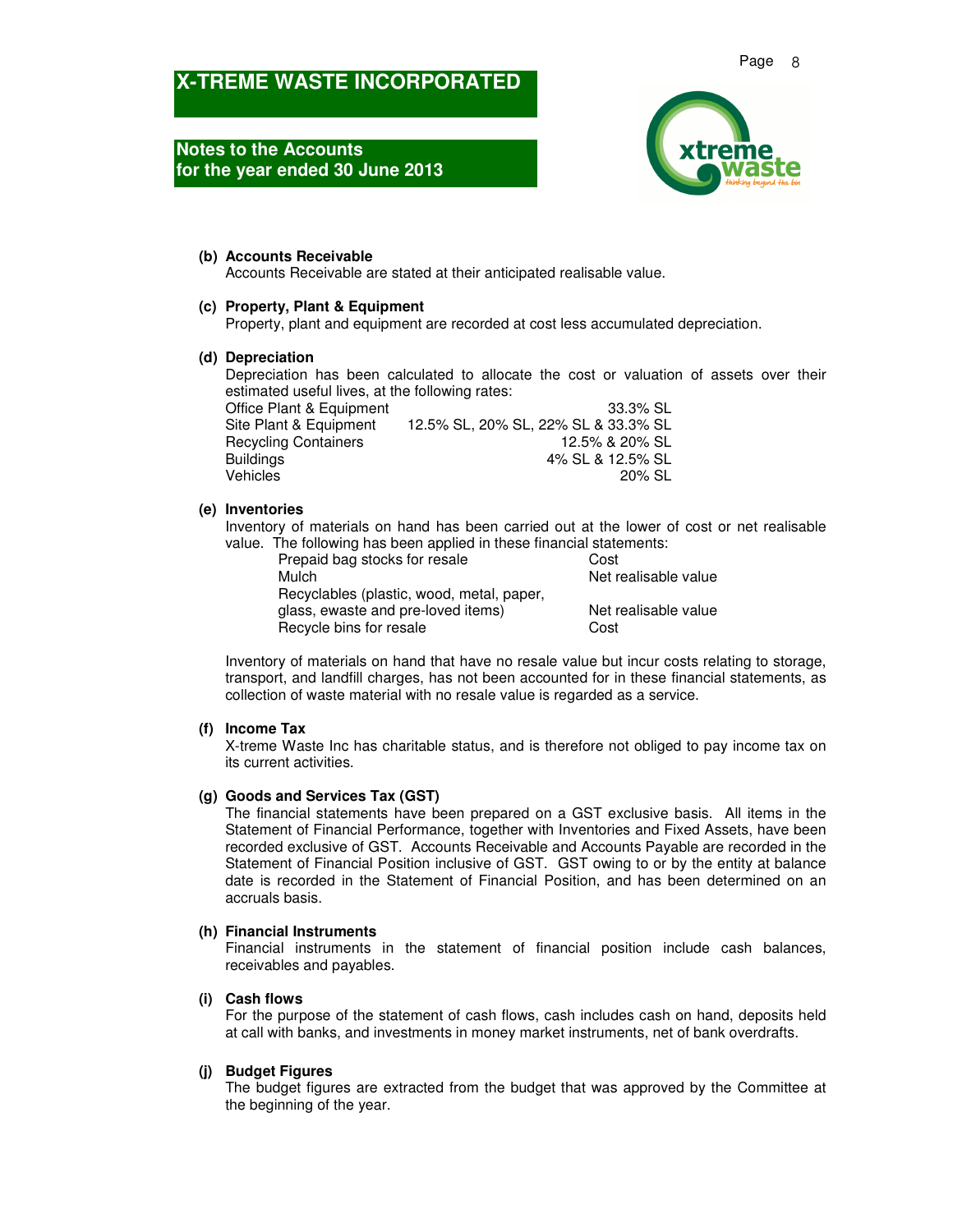**Notes to the Accounts for the year ended 30 June 2013** 



#### **(k) Investments**

Short-term bank deposits are classified as held to maturity. They are measured at amortised cost using the effective interest method, ie interest is accounted for as it is earned.

#### **(l) Employee Entitlements – Salary Accruals**

An accrual has been made for annual leave as at 30 June \$ 11,608 (2012: \$34,310)

No accrual has been made for sick leave entitlements for the employees concerned as while the entitlement in hours/days is recorded the financial impact of not calculating the liability is not considered material.

#### **(m) Changes in Accounting Policies**

There have been no changes to accounting policies during the year. The application of accounting policies is consistent with previous years.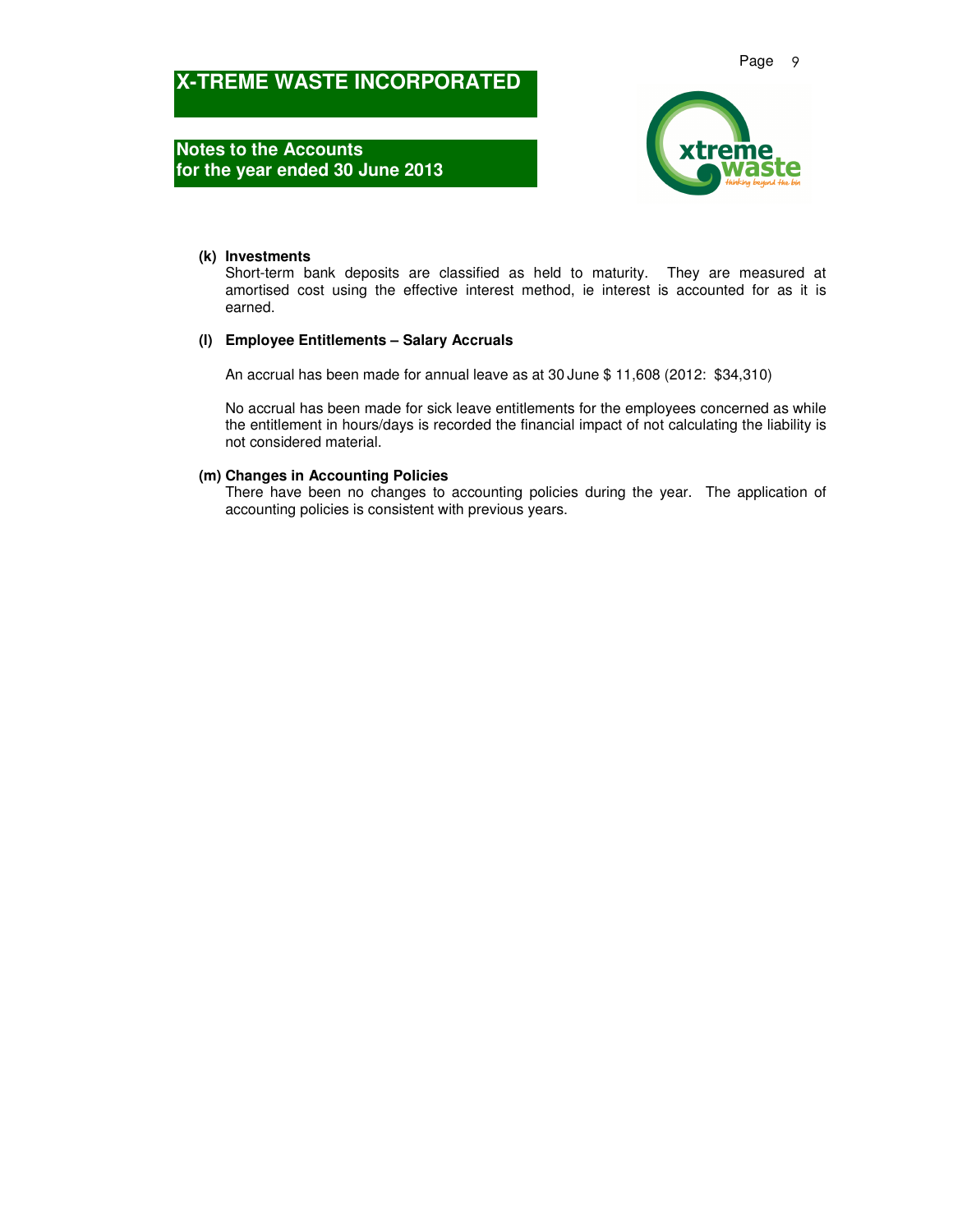## **Notes** for th

|              | <b>Notes to the Accounts</b>                        |                            | xtreme           |                            |
|--------------|-----------------------------------------------------|----------------------------|------------------|----------------------------|
|              | for the year ended 30 June 2013                     |                            |                  |                            |
|              |                                                     | 2013                       | 2013             | 2012                       |
|              |                                                     | <b>Actual</b>              | <b>Budget</b>    | <b>Actual</b>              |
|              |                                                     | $\boldsymbol{\mathcal{S}}$ | $\boldsymbol{s}$ | $\boldsymbol{\mathcal{S}}$ |
| $\mathbf{2}$ | <b>Sale of Products and Services</b><br>Collections | 69,509                     | 66,009           | 67,414                     |
|              | Events & Projects                                   | 14,443                     |                  | 27,958                     |
|              | Miniskip Income                                     | 45,671                     | 45,000           | 45,875                     |
|              | <b>Prepaid Bags</b>                                 | 149,463                    | 135,000          | 139,049                    |
|              | Recyclables                                         | 215,414                    | 246,488          | 203,443                    |
|              | <b>Transfer Station Gate Takings</b>                | 68,440                     | 62,900           | 61,404                     |
|              |                                                     | 562,940                    | 555,397          | 545,143                    |
| 3            | <b>Contract Income - Waikato District Council</b>   |                            |                  |                            |
|              | <b>RTS Management Contract</b>                      | 326,175                    | 319,550          | 316,541                    |
|              | Public Bins - Litter & Recycling<br>Siteworks       | 108,870                    | 110,450          | 109,729<br>21              |
|              | <b>Rural Recycling</b>                              | 37,952                     | 37,600           | 36,499                     |
|              |                                                     | 472,997                    | 467,600          | 462,790                    |
|              |                                                     |                            |                  |                            |
| 4            | <b>Operating Grants</b>                             |                            |                  |                            |
|              | Ministry for Environment                            | 18,000                     | 18,000           |                            |
|              | <b>Trust Waikato</b>                                | 40,000                     | 20,000           |                            |
|              | <b>Waste Minimisation Fund</b><br><b>Sky City</b>   | 10,000<br>1,500            |                  |                            |
|              | Waikato Regional Council                            | 280                        |                  |                            |
|              | Ministry of Social Development                      | 1,565                      |                  |                            |
|              | <b>Hamilton City Council</b>                        | 12,000                     |                  | 16,500                     |
|              | <b>Waikato Community Trust</b>                      |                            |                  | 2,000                      |
|              | Other                                               |                            | 42,000           | 9,333                      |
|              |                                                     | 83,345                     | 80,000           | 27,833                     |
| 5            | <b>Capital Grants</b>                               |                            |                  |                            |
|              | <b>WEL Trust</b>                                    | 1,500<br>1,500             | 5,000<br>5,000   | 7,000<br>7,000             |
|              |                                                     |                            |                  |                            |
| 6            | Administration                                      |                            |                  |                            |
|              | <b>Accountancy &amp; Consultancy Fees</b>           | 6,063                      | 5,000            | 5,000                      |
|              | <b>Accident Compensation Premiums</b>               | 16,188                     | 14,344           | 14,202                     |
|              | Advertising & Sponsorship<br><b>Audit Fees</b>      | 723<br>1,544               | 2,500<br>1,600   | 3,014<br>1,115             |
|              | Communications                                      | 5,812                      | 7,000            | 8,276                      |
|              | Consultancy                                         | 4,413                      | 8,000            | 7,904                      |
|              | Coordination                                        | 100,322                    | 99,532           | 101,956                    |
|              | Conferences, Travel, Training                       | 3,480                      | 4,000            | 1,007                      |
|              | <b>General Expenses</b>                             | 8,266                      | 8,250            | 10,334                     |
|              | Insurance                                           | 9,085                      | 15,000           | 9,334                      |
|              | Printing, Postage, Stationery                       | 4,356                      | 2,250            | 2,656                      |
|              | Office Rent, Power, Water Rates                     | 2,319                      | 3,000            | 2,439                      |
|              | Repairs and Replacements                            | 1,924                      | 1,000            | 5,837                      |
|              |                                                     | 164,495                    | 171,476          | 173,074                    |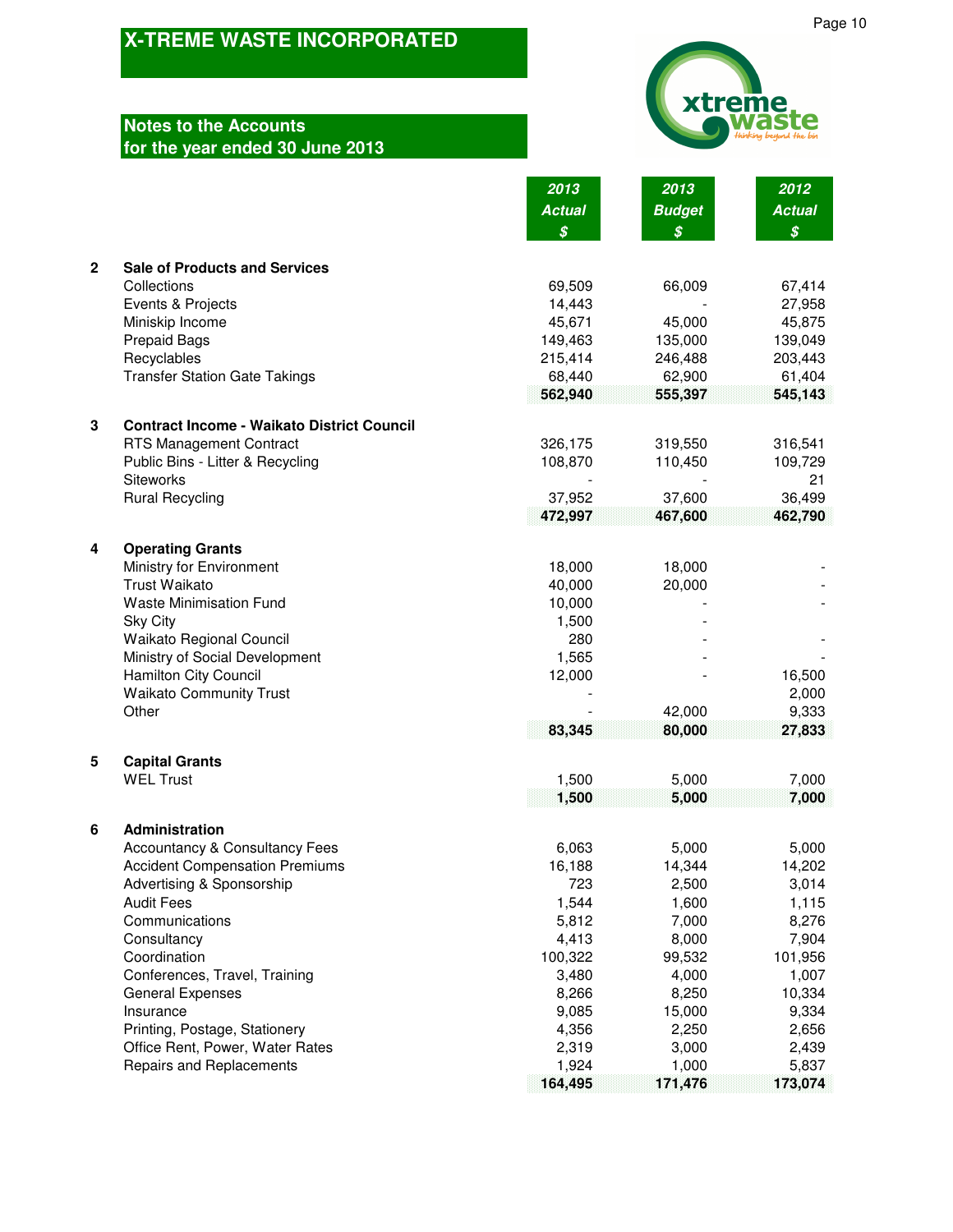# **Notes to the Accounts for the year ended 30 June 2013**

| <b>xtreme</b> |                                  |
|---------------|----------------------------------|
|               | waste<br>thinking beyond the bin |

|    |                                                                    | 2013                       | 2013            | 2012                       |
|----|--------------------------------------------------------------------|----------------------------|-----------------|----------------------------|
|    |                                                                    | <b>Actual</b>              | <b>Budget</b>   | <b>Actual</b>              |
|    |                                                                    | $\boldsymbol{\mathcal{S}}$ | \$              | $\boldsymbol{\mathcal{S}}$ |
| 7  | <b>Education</b>                                                   |                            |                 |                            |
|    | Advertising                                                        | 2,737                      | 4,500           | 4,200                      |
|    | Brochures, Web-site & Educational                                  |                            | 600             |                            |
|    | Communications                                                     |                            | 2,000           | 545                        |
|    | <b>Contractors &amp; Wages</b>                                     | 45,288                     | 49,136          | 50,410                     |
|    | Events & Projects Expenses                                         | 4,124                      | 2,000           | 25,145                     |
|    | General                                                            | 6,669                      | 7,500           | 9,625                      |
|    | Hui & Conferences<br><b>Professional Development</b>               |                            | 1,500           | 374<br>130                 |
|    | <b>T Shirt Purchases</b>                                           |                            | 500             |                            |
|    | Travel & Accommodation                                             | 3,453                      | 7,000           | 4,643                      |
|    |                                                                    | 62,271                     | 74,736          | 95,072                     |
| 8  | <b>Para Kore</b>                                                   |                            |                 |                            |
|    | <b>Contractors &amp; Wages</b>                                     |                            |                 |                            |
|    | Kai & Groceries                                                    |                            |                 | 208                        |
|    | <b>Project Costs</b>                                               |                            |                 | 70                         |
|    |                                                                    |                            |                 | 278                        |
| 9  | <b>Prepaid Bags</b>                                                |                            |                 |                            |
|    | Contractors & Wages                                                | 30,690                     | 21,867          | 31,515                     |
|    | Purchases                                                          | 15,412                     | 13,688          | 18,745                     |
|    |                                                                    | 46,102                     | 35,555          | 50,260                     |
| 10 | <b>Refuse Transfer Station (includes Rural Recycling)</b>          |                            |                 |                            |
|    | Mulch:                                                             |                            |                 |                            |
|    | Opening Stock on Hand                                              | 890                        |                 | 1,940                      |
|    | <b>Mulching Costs</b>                                              | 4,041                      | 5,000           | 4,378                      |
|    | Closing Stock on Hand                                              | 6,825)                     |                 | 890)                       |
|    | <b>Net Mulching Costs</b>                                          | 1,894)                     | 5,000           | 5,428                      |
|    | Recyclables:<br>Opening Stock on Hand                              |                            |                 |                            |
|    | Closing Stock on Hand                                              | 8,742<br>(11,939)          |                 | 6,408<br>8,742)            |
|    | <b>Net Recyclables Costs</b>                                       | 3,197                      |                 | 2,334)                     |
|    | Recycle Bins:                                                      |                            |                 |                            |
|    | Opening Stock on Hand                                              |                            |                 |                            |
|    | Purchases                                                          | 3,240                      |                 |                            |
|    | Closing Stock on Hand                                              | (1, 110)                   |                 |                            |
|    | <b>Net Recyclables Costs</b>                                       | 2,130                      |                 |                            |
|    | Operations:                                                        |                            |                 |                            |
|    | Conferences & Travel                                               |                            |                 |                            |
|    | Ewaste                                                             | 6,617                      | 4,000           | 4,184                      |
|    | Fadges, Safety Equipment, Consumables                              | 12,818                     | 10,000          | 8,868                      |
|    | <b>General Expenses</b>                                            | 4,338                      | 7,500           | 3,549                      |
|    | Koha                                                               |                            |                 |                            |
|    | Repairs & Maintenance<br>Site Repairs, Hire, Development, Security | 12,306<br>13,178           | 8,000<br>10,000 | 7,919<br>2,153             |
|    | Transport                                                          | 152,613                    | 164,530         | 140,554                    |
|    | Wages & Contractors                                                | 256,488                    | 251,214         | 240,679                    |
|    | <b>Net Operations</b>                                              | 458,358                    | 455,244         | 407,906                    |
|    |                                                                    |                            |                 |                            |

 **460,244 455,397 411,000**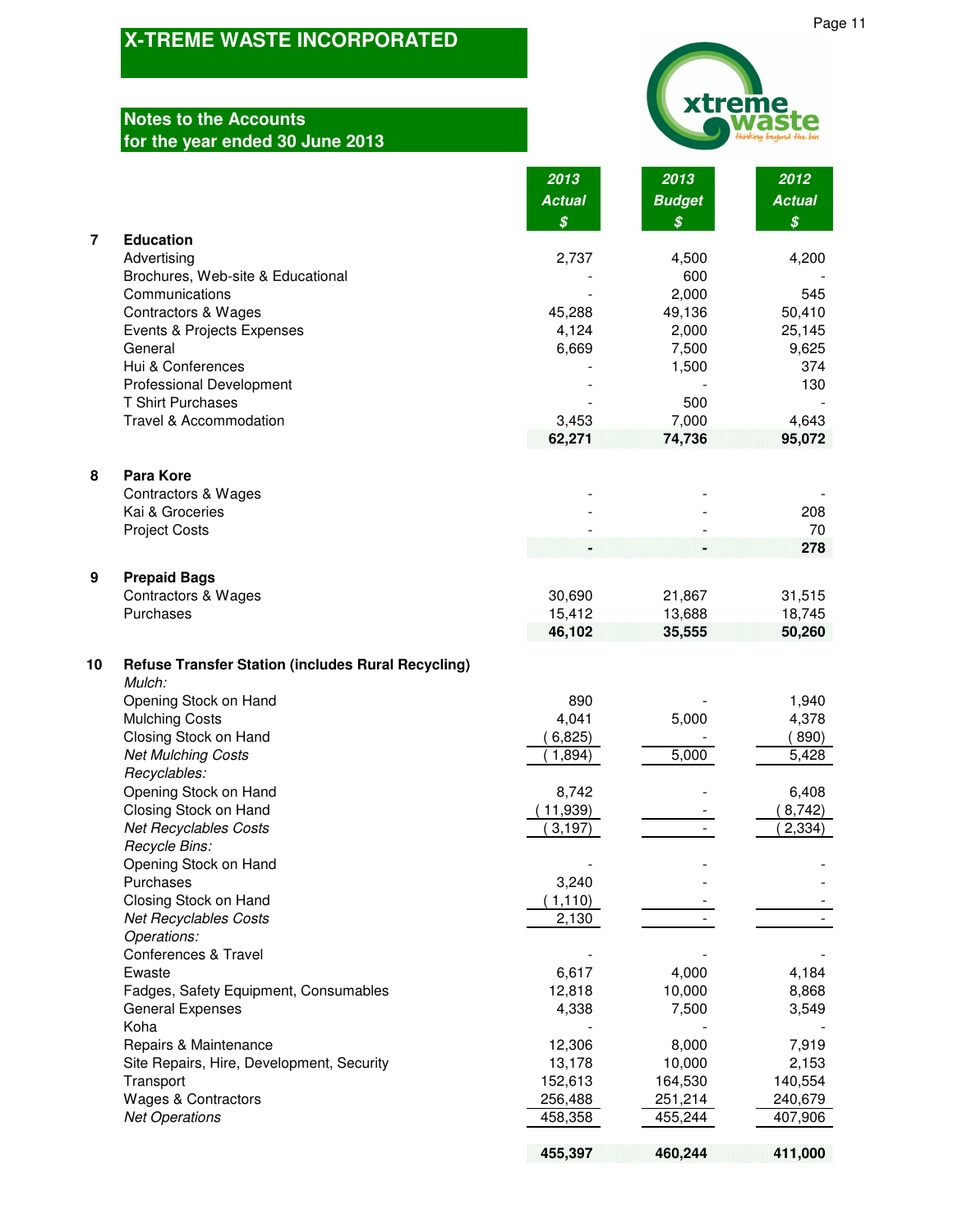# **Notes to the Accounts for the year ended 30 June 2013**



**27,856 69,228**

Page 12

|    |                                                      | 2013<br><b>Actual</b><br>$\boldsymbol{\mathcal{S}}$ | 2013<br><b>Budget</b><br>$\boldsymbol{\mathcal{S}}$ | 2012<br><b>Actual</b><br>$\boldsymbol{\mathcal{S}}$ |
|----|------------------------------------------------------|-----------------------------------------------------|-----------------------------------------------------|-----------------------------------------------------|
| 11 | <b>Miniskips</b>                                     |                                                     |                                                     |                                                     |
|    | Advertising & Sponsorship                            | 2,329                                               | 2,500                                               | 2,737                                               |
|    | <b>Contractors &amp; Wages</b>                       | 6,290                                               | 7,567                                               | 10,634                                              |
|    | Skip Bins, Safety Equipment, Consumables, Repairs    | 2,001                                               | 1,000                                               | 2,089                                               |
|    |                                                      | 10,620                                              | 11,067                                              | 15,460                                              |
| 12 | <b>Kerbside Collections</b>                          |                                                     |                                                     |                                                     |
|    | <b>Contractors &amp; Wages</b>                       | 74,300                                              | 64,616                                              | 76,969                                              |
|    | Fadges, Safety Equipment, Consumables, Repairs       | 2,045                                               | 4,000                                               |                                                     |
|    |                                                      | 76,345                                              | 68,616                                              | 76,969                                              |
| 13 | <b>Public Bins</b>                                   |                                                     |                                                     |                                                     |
|    | <b>Contractors &amp; Wages</b>                       | 34,186                                              | 29,498                                              | 33,372                                              |
|    | Bin Bags & Liners, Consumables, Repairs              | 4,694                                               | 3,000                                               | 3,155                                               |
|    |                                                      | 38,880                                              | 32,498                                              | 36,527                                              |
| 14 | <b>Rural Recycling</b>                               |                                                     |                                                     |                                                     |
|    | <b>Contractors &amp; Wages</b>                       | 14,184                                              | 12,352                                              | 5,695                                               |
|    | Consumables, Repairs                                 |                                                     | 500                                                 | 6,796                                               |
|    |                                                      | 14,184                                              | 12,852                                              | 12,491                                              |
| 15 | <b>Business Collections</b>                          |                                                     |                                                     |                                                     |
|    | <b>Contractors &amp; Wages</b>                       | 25,104                                              | 32,049                                              | 42,961                                              |
|    | Fadges, Safety Equipment, Consumables, Repairs, Hire | 2,457                                               | 5,869                                               | 167                                                 |
|    |                                                      | 27,561                                              | 37,918                                              | 43,128                                              |
| 16 | <b>Property, Plant &amp; Equipment</b>               | <b>Closing</b>                                      | <b>Closing</b>                                      | <b>Opening</b>                                      |
|    |                                                      | <b>Cost</b>                                         | <b>Bk Value</b>                                     | <b>Bk Value</b>                                     |
|    | Plant & Equipment - Office                           | 11,655                                              | 1,621                                               | 2,128                                               |
|    | Plant & Equipment - Site                             | 95,724                                              | 17,696                                              | 25,851                                              |
|    | Plant & Equipment - Recycling Containers             | 21,433                                              | 5,612                                               | 8,872                                               |
|    | <b>Building &amp; Site Development</b>               | 91,573                                              | 49,560                                              | 55,032                                              |
|    | Vehicles                                             | 245,235<br>465,620                                  | 2,866<br>77,355                                     | 7,957<br>99,840                                     |
|    | <b>Depreciation</b>                                  |                                                     |                                                     |                                                     |
|    |                                                      | <b>Rates</b>                                        | 2013                                                | 2012                                                |
|    | Plant & Equipment - Office                           | 33.0%                                               | 2,134                                               | 2,240                                               |
|    | Plant & Equipment - Site                             | 33.0%                                               | 10,344                                              | 16,077                                              |
|    | Plant & Equipment - Recycling Containers             | 12.5%                                               | 3,260                                               | 3,085                                               |
|    | <b>Building &amp; Site Development</b>               | 4% & 12.5%                                          | 5,472                                               | 6,611                                               |
|    | Vehicles                                             | 20.0%                                               | 6,646                                               | 41,215                                              |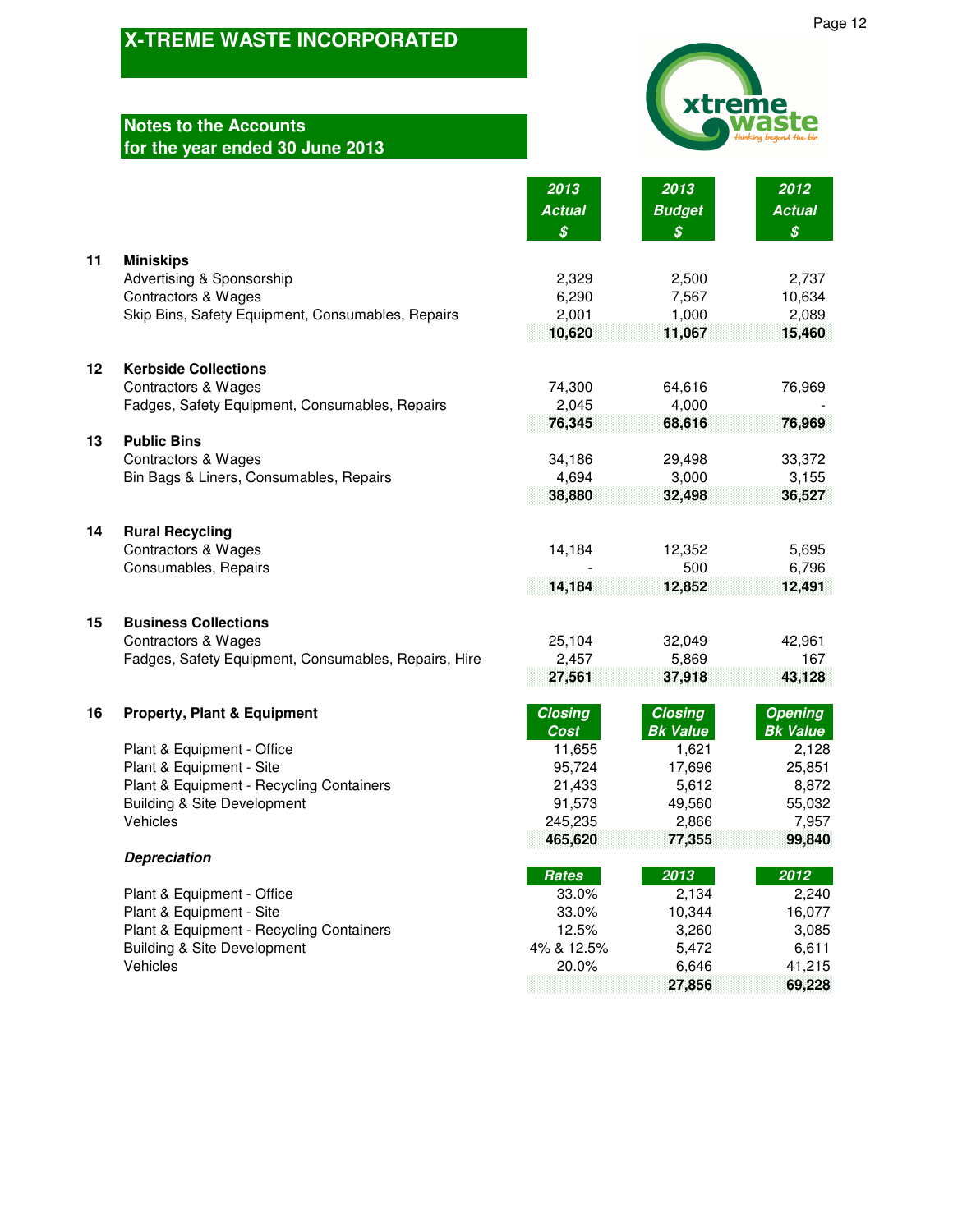# **Notes to the Accounts for the year ended 30 June 2013**

| xtreme<br>waste<br>thinking beyond the bin |
|--------------------------------------------|

|    |                                                       | 2013          | 2013             | 2012             |
|----|-------------------------------------------------------|---------------|------------------|------------------|
|    |                                                       | <b>Actual</b> | <b>Budget</b>    | <b>Actual</b>    |
|    |                                                       | \$            | $\boldsymbol{s}$ | $\boldsymbol{s}$ |
| 17 | Cash & Bank                                           |               |                  |                  |
|    | <b>Westpac Cheque Account</b>                         | 18,063        | 8,189            | 16,292           |
|    | <b>ASB Investment Account</b>                         | 40,306        | 20,000           | 26,187           |
|    | Cash On Hand                                          | 2,057         | 1,240            | 1,421            |
|    |                                                       | 60,426        | 29,429           | 43,900           |
| 18 | Inventory                                             |               |                  |                  |
|    | Mulch                                                 | 6,825         | 1,000            | 890              |
|    | <b>Prepaid Bags</b>                                   | 55            | 7,200            | 7,237            |
|    | <b>Recycle Bins</b>                                   | 1,110         |                  |                  |
|    | Recyclables                                           | 11,939        | 9,000            | 8,742            |
|    |                                                       | 19,929        | 17,200           | 16,869           |
| 19 | <b>Accounts Receivable</b>                            |               |                  |                  |
|    | <b>Local Customers</b>                                | 46,308        | 20,000           | (4,732)          |
|    | Provisional for Doubtful Debts                        | (3,096)       |                  | (710)            |
|    | <b>Government Agencies</b>                            | 344           | 25,000           | 50,604           |
|    | <b>Waikato District Council</b>                       | 66,659        | 70,000           | 84,443           |
|    |                                                       | 110,215       | 115,000          | 129,605          |
| 20 | <b>Prepaid Expenses</b>                               |               |                  |                  |
|    | Insurance Premiums paid in advance                    | 9,611         | 9,000            | 9,085            |
|    |                                                       | 9,611         | 9,000            | 9,085            |
|    |                                                       |               |                  |                  |
| 21 | <b>Grants Received in Advance</b><br><b>WEL Trust</b> | 7,000         | 7,000            | 7,000            |
|    | <b>RCN Group</b>                                      | 2,500         | 3,000            |                  |
|    | Waikato District Council (for awning)                 | 3,000         |                  |                  |
|    |                                                       | 12,500        | 10,000           | 7,000            |
|    |                                                       |               |                  |                  |
| 22 | Loans                                                 |               |                  |                  |
|    | Prometheus Loan 1 - Current portion                   |               |                  | 29,113           |
|    | Prometheus Loan 2 - Current portion                   |               |                  | 7,891            |
|    |                                                       |               |                  | 37,004           |
|    | Prometheus Loan 1 - Term portion                      |               |                  | $\Omega$         |
|    | Prometheus Loan 2 - Term portion                      |               |                  | 6,282            |
|    |                                                       |               |                  | 6,282            |
|    |                                                       |               |                  |                  |

 **- - 43,286**

*Loan 1 repayments were \$4006.71 monthly. The loan commenced 31 August 2007, and the final payment was made 28 February 2013. The effective interest rate is 9.95% (2012: 9.95%)*

*Loan 2 repayments were \$745.83 monthly. The loan commenced 30 March 2008, and the final payment was made April 2013. The effective interest rate was 9.95% (2012: 9.95%)*

#### **23 Related Party Transactions**

X-treme Waste Incorporated employs or contracts the services of members of the committee on a commercial basis, and contracts are formally documented.